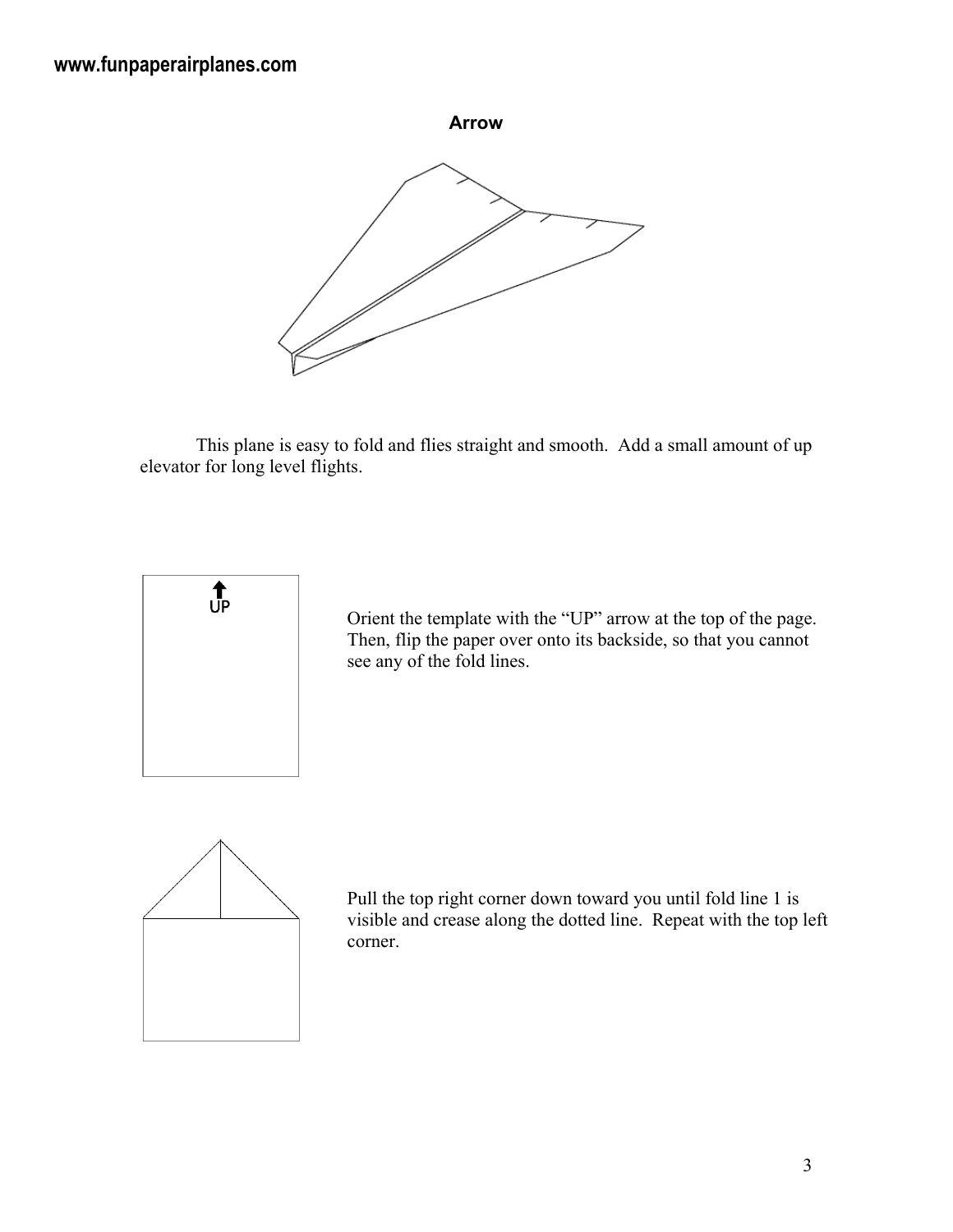## **www.funpaperairplanes.com**



Fold the right side over again and crease along fold line 2. Repeat with the left side.



Fold the tip down toward you and crease along fold line 3.



Now, flip the paper over. Then, fold the left side over onto the right side and crease along fold line 4 so that the outside edges of the wings line up.

Elevator



Fold the wings down along fold lines 5. Partially open the folds you just created so that the wings stick out straight. Cut two slits, one inch apart, along the back edge of each wing for elevator adjustments. Add wing dihedral by tilting the wings up slightly away from the fuselage. The wings will have a slight "V" shape when viewed from the front. Read the Introduction for more information about dihedral. Now you are ready to fly!